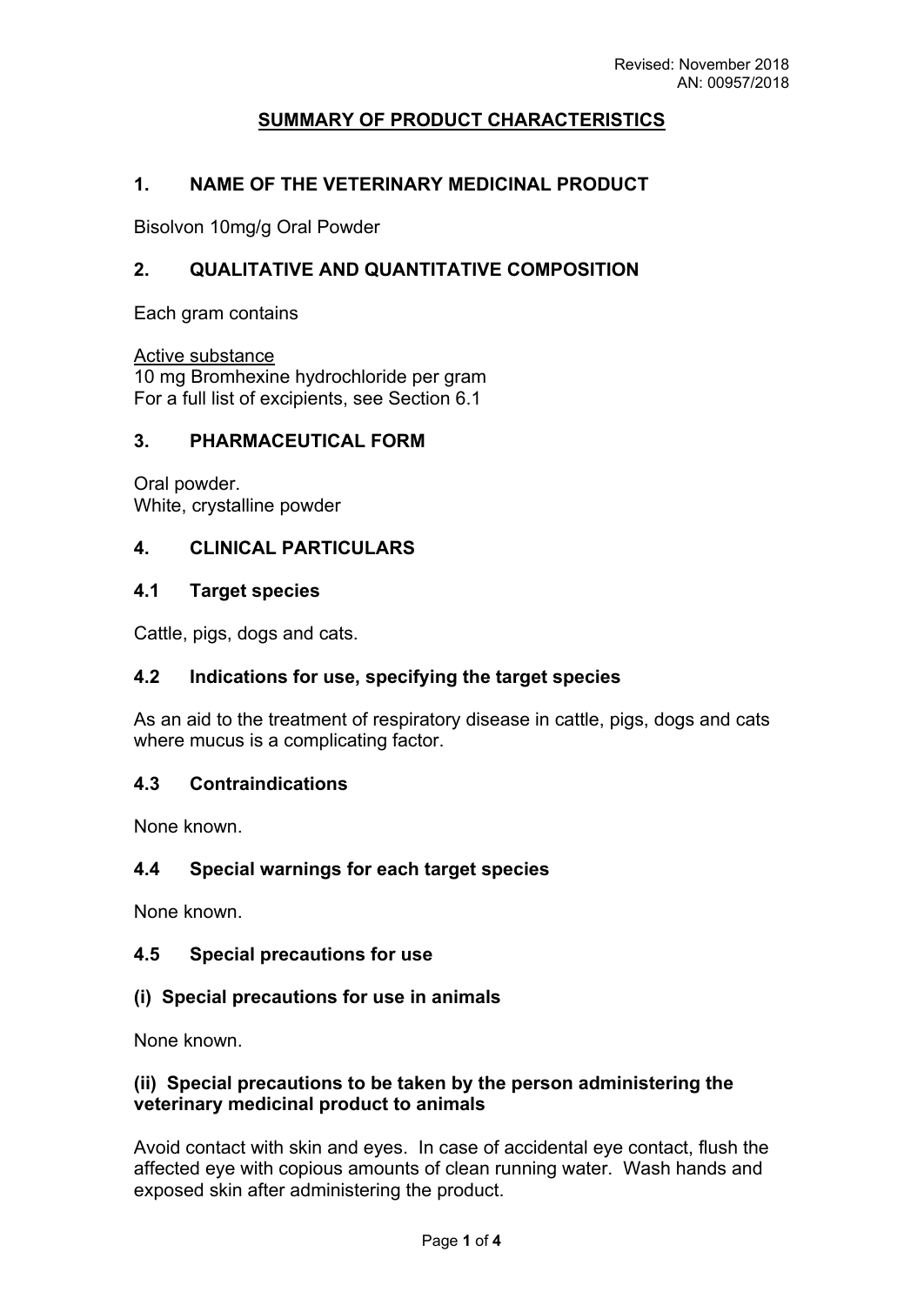## **4.6 Adverse reactions (frequency and seriousness)**

None known.

## **4.7 Use during pregnancy, lactation or lay**

Not applicable.

## **4.8 Interaction with other medicinal products and other forms of interaction**

May be used in conjunction with antibiotics and/or sulphonamides, bronchodilators etc.

#### **4.9 Amounts to be administered and administration route**

For oral administration in the feed or drinking water. Add to feed or drinking water immediately before administration.

| <b>Species</b> | <b>Total Daily</b><br>Dose of<br><b>Bromhexine</b><br><b>Hydrochlori</b><br>de<br>(mg /kg) | <b>Total Daily</b><br>Dose in g of<br><b>Powder</b> | <b>Frequency</b>   | <b>Duration of</b><br>treatment<br>(days) |
|----------------|--------------------------------------------------------------------------------------------|-----------------------------------------------------|--------------------|-------------------------------------------|
| Cattle         | 0.5                                                                                        | 5 g/100 kg                                          | Once daily         | 5                                         |
| Pigs           | $0.2 - 0.5$                                                                                | 2-5g/100 kg                                         | Once daily         | 5                                         |
| Dogs           | 2.0                                                                                        | 2g/10 kg                                            | <b>Twice daily</b> | 5                                         |
| Cats           | 1.0                                                                                        | $0.5g/5$ kg                                         | Once daily         |                                           |

The 500 g and 1 kg pack contains a white measure, delivering approximately 5 g when filled level. The sachet pack contains blue measuring scoops delivering approximately 0.5 g when filled level, suitable for the small animal doses.

The following table illustrates the dose to be administered at each treatment (once daily in cattle, pigs and cats and twice daily in dogs) on a per scoop basis.

| <b>Species</b> | Bodyweight<br>(kg) | Dose of<br><b>Bisolvon</b><br>Powder (g) at<br>each<br>treatment | No of white<br>$(5 g)$ scoops | No. of blue<br>(0.5 g)<br>scoops |
|----------------|--------------------|------------------------------------------------------------------|-------------------------------|----------------------------------|
| Calves         | 100                | 5                                                                |                               |                                  |
| Cattle         | 400                | 20                                                               | 4                             |                                  |
| <b>Pigs</b>    | 100                | $2 - 5$                                                          | $\frac{1}{2}$ -1              |                                  |
| Dogs           | 5                  | 0.5                                                              |                               |                                  |
|                | 15                 | 1.5                                                              |                               | 3                                |
| Cats           | 5                  | 0.5                                                              |                               |                                  |

**4.10 Overdose (Symptoms, Emergency Procedures, Antidotes)**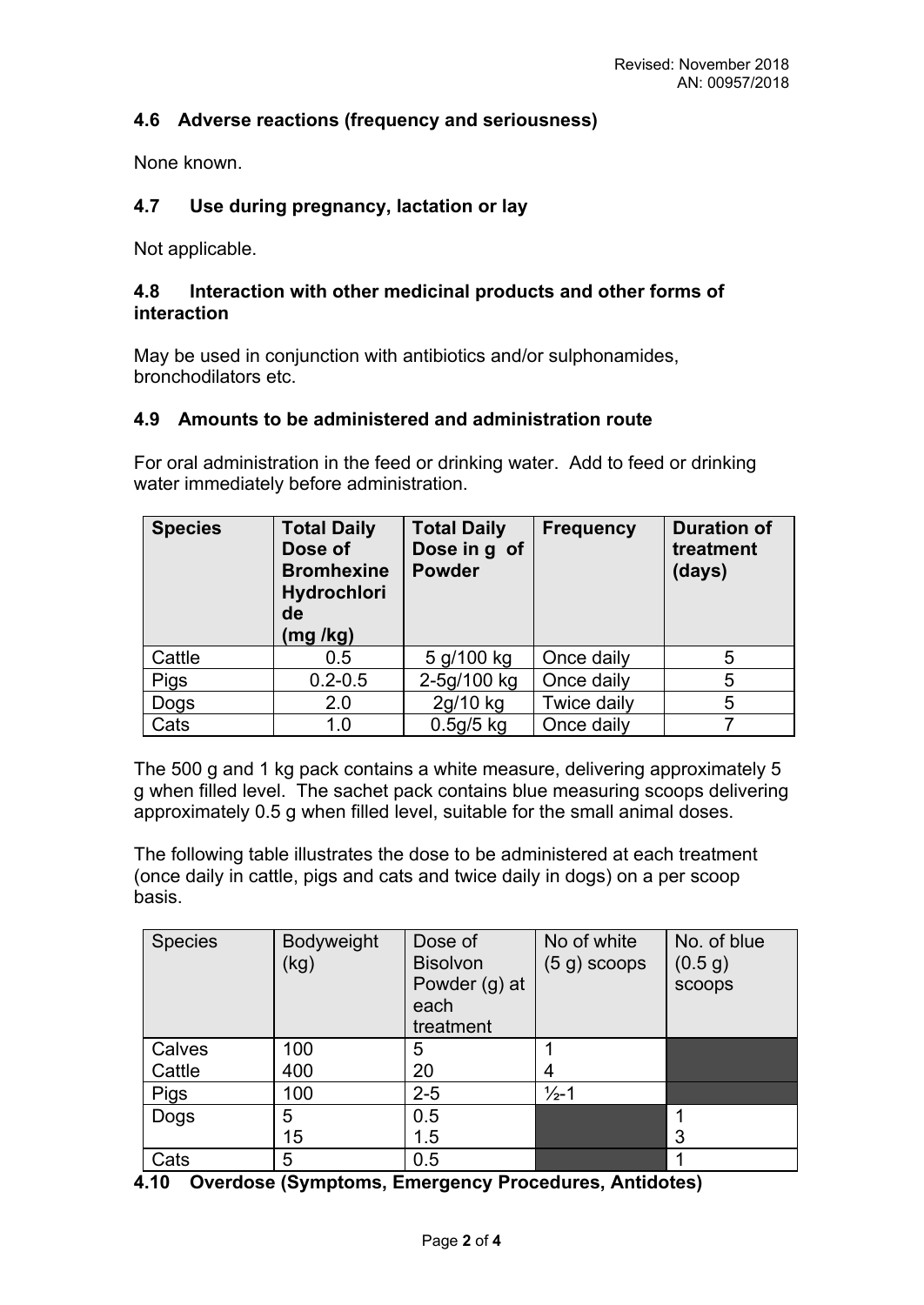No treatment is specified.

## **4.11 Withdrawal period(s)**

Meat and offal: Cattle : 2 days. Pigs : zero days. Not permitted for use in cows producing milk for human consumption.

## **5. PHARMACOLOGICAL PROPERTIES**

## **ATCVet code**: QR05CB02

## **Summary Presentation of the active ingredient:**

Bisolvon is a mucolytic with two main pharmacological actions. Firstly it stimulates an increase in the secretion of fluid by the mucus glands of the respiratory tract. Secondly it breaks down the network of acid glycoprotein fibres found in mucoid sputum, which are mainly responsible for the characteristic viscosity. Bisolvon has been shown to increase mucociliary clearance in calves suffering from respiratory disease.

When Bisolvon is administered simultaneously with oxytetracycline in cattle and pigs, the levels of the antibiotic in the bronchial mucus are increased by more than 40%. The clinical significance of this action is uncertain.

#### **6. PHARMACEUTICAL PARTICULARS**

#### **6.1 List of excipients**

Glucose monohydrate

#### **6.2 Incompatibilities**

None known.

#### **6.3 Shelf life**

Shelf life of the veterinary medicinal product as packaged for sale : 5 years Shelf life after dilution or reconstitution according to directions: 24 hours Shelf life after first opening the immediate packaging: 7 days

#### **6.4 Special precautions for storage**

Do not store above 25°C. Store in a dry place. If sachets are to be used over a period of a few days, they should be resealed as well as possible between doses. Discard any unused material after 7 days. Discard any remaining medicated feed or drinking water which is not consumed within 24 hours.

## **6.5 Nature and composition of immediate packaging**